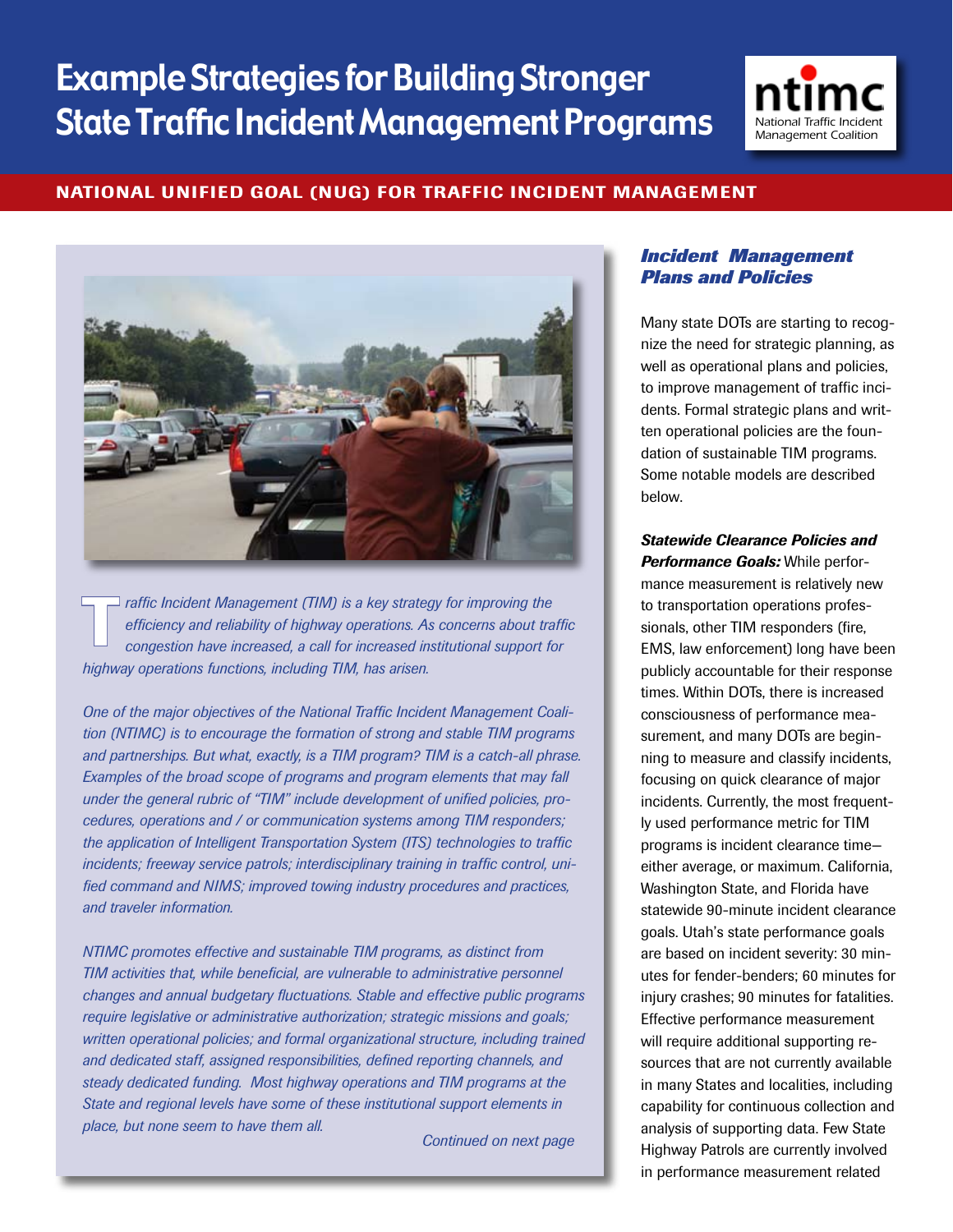*Typically, DOT efforts to improve highway operations and TIM are not organized as a distinct program or department, but instead consist of activities undertaken by a variety of DOT departments or programs principally maintenance, traffic engineering, and ITS. Frequently, personnel assigned to TIM duties have other full-time responsibilities in maintenance, traffic engineering, Intelligent Transportation Systems (ITS) or emergency management.*

*TIM programs and activities nevertheless are rapidly emerging and evolving. Many observers predict that eventually traffic incident management will become a professional sub-specialty within the transportation profession, practiced by full-time personnel who have clear responsibilities and accountability through reporting and performance measurement for stable and funded TIM programs. It is relevant to recall that 75 years ago, the maintenance engineering and traffic engineering sub-specialties had not yet emerged.*

*As always, there will be no "one size fits all" solution to development of Traffic Incident Management programs and the TIM professional sub-specialty. Each multi-State Region, State, metropolitan or rural region, or locality will build their TIM program to address their unique needs. This paper is intended to provide some "building blocks" for strong TIM programs. While no State or region currently has all of the desired elements of a fully mature TIM program in place, several have developed program elements that can be useful elsewhere.*

to traffic incidents, and data definition issues are significant.

- Florida's Open Roads Policy commits Florida DOT (FDOT) and the Florida Highway Patrol to clearing all incidents within 90 minutes of arrival of the first responding officer.
- Washington DOT (WSDOT) and the Washington State Patrol (WSP) are jointly accountable to the Governor for a 90-minute maximum clearance time performance goal, which is reportable quarterly. Incidents with durations of greater than 90 minutes are examined carefully to identify opportunities for improvement.
- The California Department of Transportation (Caltrans) and the California Highway Patrol (CHP) have agreed to a goal of 90 a minute clearance time. (CHP endorses this policy but it is not a performance measure for CHP field commanders.)

#### *Statewide TIM Strategic Plans:*

Where they exist, statewide traffic incident management plans vary in approach and focus. Kentucky and Tennessee have strategic statewide TIM plans, where strategies and an action plan have been developed based on strategic goals and objectives.

- $\blacksquare$  In 2005, the Kentucky Transportation Cabinet (Kentucky's DOT) developed a State Strategic Plan for Highway Incident Management that includes: mission, goals, objectives, and a timeline for implementation of 49 prioritized action strategies. The plan was developed with input from the FHWA, State Police, emergency management, and local agencies.
- n In 2003, Tennessee developed a

Strategic Plan for Highway Incident Management that represents a coordinated effort among TDOT, the Tennessee Dept. of Safety, Tennessee Dept. of Commerce and Insurance, the Tennessee Emergency Management Agency, and other public and private organizations with responsibilities for highway incident management. A four-department resolution adopted the plan, which looks beyond the major cities. The statewide effort includes four regions that each have an Incident Management Coordinator, statewide service patrol reports, and incident reports.

#### *Statewide Best Practices Guide-*

*lines:* Best Practices Guidelines are a good approach to building more standardized practices across disciplines and jurisdictions, while still operating on a voluntary basis.

■ Ohio's *Quick-Clear Best Practices Guide* provides guidance on reducing incident duration, reducing secondary crashes, increasing responder safety, and traffic control at incident sites. The Guide was developed in 2003 by a working group including AAA Ohio, Buckeye State Sheriff's Assoc., Ohio Association of Chiefs of Police, Ohio Dept. of Public Safety, ODOT, Ohio EPA, Ohio Fire Chief's Assoc., Ohio Fire Marshall's Office, Ohio Trucking Assoc., and the Towing & Recovery Assoc. of Ohio.

#### *Regional TIM Operational Plans*

*and Guidelines:* Several States have developed regional- or corridor-level TIM programs, where partners jointly developed recommended operational guidelines or response procedures. In some cases these regional plans later form the basis for statewide plans.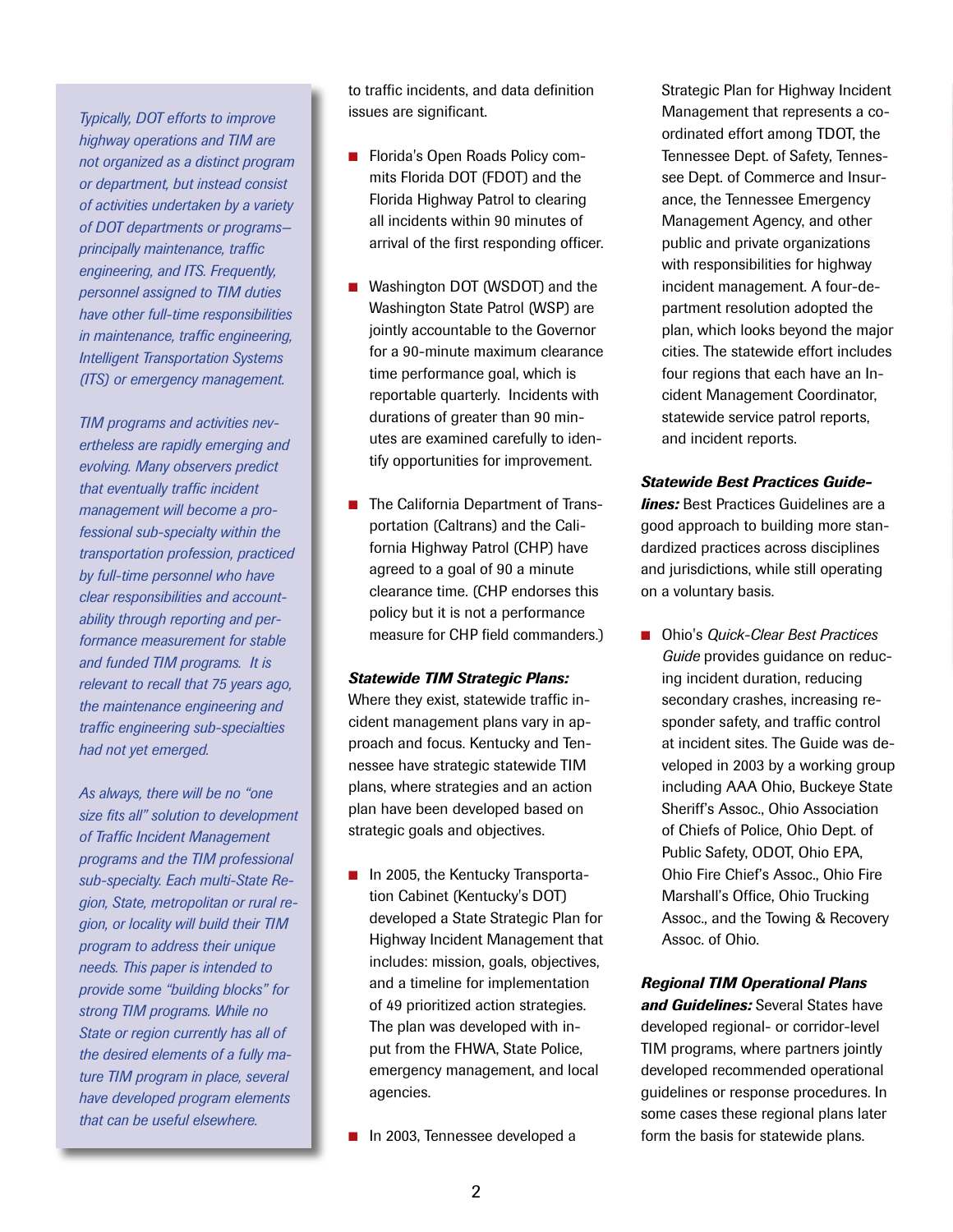

- Colorado's nine corridor-level TIM programs follow the TMC *Traffic Incident Response Procedures* operational manual. Each corridorlevel program was developed by a working group that included local and State traffic engineers, maintenance, law enforcement, fire, EMS and towing.
- The Twin Cities Metro Incident Management Steering Committee's (IMSC's) *Incident Management Recommended Operations Guidelines* define the roles and responsibilities of different agencies at incident scenes, and provide guidelines for incident response and clearance. This regional plan is the model for a Minnesota statewide plan under development.

#### *Statewide Traffic Incident Management Planning and Preparedness within the All-Hazards Emergency Planning Context:*

The "All Hazards" emergency planning concept calls for scalable policies and procedures, based on Unified Command principles, which can be used for all types and sizes of emergency incidents, from routine to disaster-scale. The Department of Homeland Security's (DHS's) National Incident Management System (NIMS) calls for the "All-Hazards" planning approach. Some States have fully developed emergency transportation operations plans within the All Hazards context. NIMS requirements are only beginning to be reflected in State DOT plans because the requirements and related funding flow through State

law enforcement and State and local emergency management agencies.

- Oregon DOT's Emergency Operations Plan is a multi-modal, all-hazards plan that is scalable from traffic incident management to disaster transportation management, and includes a business continuity plan. The transportation annex to the State's Emergency Operations Plan, it is based on FEMA's *Guide for All-Hazard Emergency Operations Planning: State and Local Guide (State and Local Guide 101).* The plan includes all statutes and authorities, copies of all emergency response agreements, and information on hazards in the transportation system.
- Idaho DOT officials literally have

a briefcase of emergency plans, including an incident management plan, hazmat plan, national response plan, Idaho emergency operations plans, business resumption plans, internal policies and procedures, emergency response manual, and an employee phone list. The package also is on the Internet (with secure access).

#### *Interagency and Interdisciplinary Relationships*

Strong working partnerships among all responding disciplines and agencies is a basic underlying principle of effective traffic incident management programs. NTIMC encourages partnerships that are formalized through written operational agreements, joint, written operational policies and procedures, and joint training exercises. Ideally, the partnerships include all TIM partners—which, at a minimum, would include transportation, law enforcement, fire, emergency medical services (EMS), and towing and recovery. Additional partners that ideally would be involved include the trucking industry, traffic control industry, insurance industry, and emergency management agencies.

Many State DOT's work closely with law enforcement, and often, but not always, there is a Memorandum of Understanding (MOU) in place between the DOT and SHP defining procedures and responsibilities for traffic incident management. Co-location is increasingly common. In a few cases, emergency dispatch has been integrated through integration of the DOT Intelligent Transportation System (ITS) with the law enforcement Computer Aided Dispatch (CAD). Even where MOUs are in place, there is wide variation in the level of formal interac-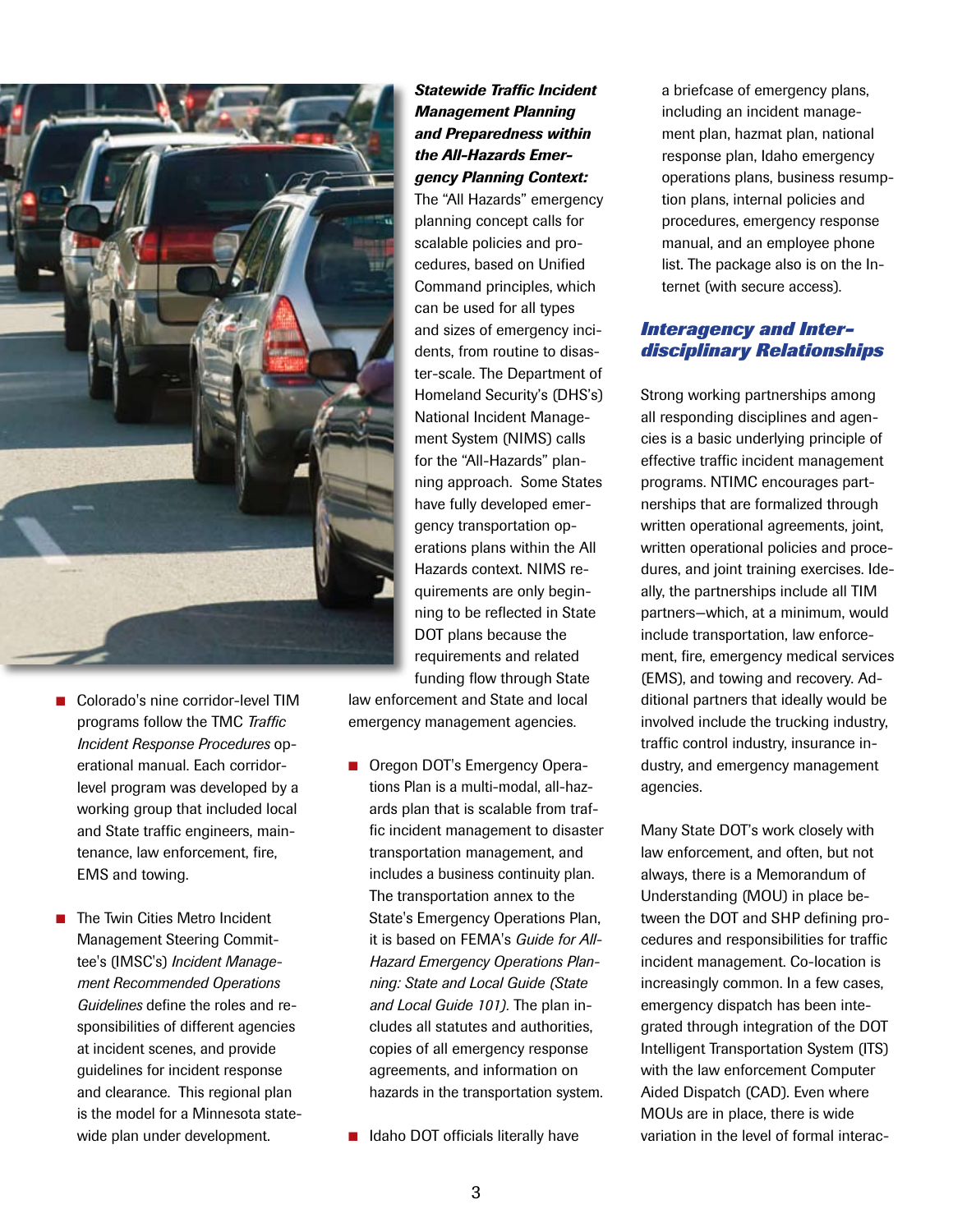

training to all responders who respond on Interstate highways, yet towers are not routinely trained.

Examples where State DOTs are building more

tions, such as formal debriefings after major incidents.

Much less common are TIM partnerships that include fire, emergency medical services (EMS), or towing. The typical distant relationship between State DOTs and the fire/EMS communities is based on institutional factors, and tradition. First, fire and EMS are largely local functions, whereas law enforcement has a State-level agency that corresponds to the state DOT. Secondly, the first responder and emergency management communities traditionally have considered transportation to be a secondary responder, and a provider of logistical resources. Consequently transportation often is not included in emergency planning and preparedness activities. NIMS requirements are beginning to open doors for transportation agencies. For example, many State DOTs have been involved in NIMs-required Incident Command System (ICS) training for first responders, and some State DOTs also have been involved in hazardspecific training (earthquake, tsunami, bioterrorism). Those exercises have proven especially valuable for the face-to-face contacts made. The towing industry, as a private-sector TIM partner, wages an across-the-board struggle for recognition. For example, the towing industry has pointed out that the MOUs between DOTs and SHPs typically require DOTs to provide

inclusive interagency and interdisciplinary partnerships are:

- Arizona's Statewide Incident Management Plan was developed in 2000 with input obtained from legislative, transportation, law enforcement, fire, medical, towing industry, and other stakeholders in eight regional workshops. The plan includes statewide alternate route plans and Traffic Operations Center (TOC) Incident Management Operations guidelines. In implementing the plan, ADOT has developed traffic control agreements with the towing industry.
- Minnesota DOT's Responder Safety Committee assists with development of statewide TIM policy and TIM training classes that include all responders. Members include MnDOT, the State Patrol, the State Fire Marshall's Office, law enforcement, EMS, fire service and towing companies.
- Oregon DOT has a local outreach program, focusing on responder safety, that offers TIM training to local fire and law enforcement responders.
- The Ohio Lane Closure Protocol Committee is a working group comprised of AAA Ohio, Buckeye State Sheriff's Assoc., Ohio Associ-

ation of Chiefs of Police, Ohio Dept. of Public Safety, ODOT, Ohio EPA, Ohio Fire Chief's Assoc., Ohio Fire Marshall's Office, Ohio Trucking Assoc., and the Towing & Recovery Assoc. of Ohio. They developed the *Quick-Clear Guide.*

■ The Traffic Incident Management Enhancement (TIME) Program in Wisconsin developed and entered into a multi-agency, multi-discipline partnering agreement early in the implementation of the program. The Program Steering Committee is co-chaired by the Department of Transportation and Department of State Patrol.

## *Organizational Structure*

Organizational structures for TIM programs vary widely.

- Arizona's TIM program includes coordination between ADOT and the Department of Public Safety, but there is no formal traffic incident management committee.
- Colorado's nine TIM corridors were developed by working groups that include local and state engineers, maintenance, law enforcement, fire, EMS, and towing. Statewide or regional working groups are under consideration.
- Connecticut's Statewide Incident Management Task Force includes fire and regional planning representatives. A subcommittee of this Task Force, together with the Department of Emergency Management & Homeland Security, is developing a Unified Command System (UCS)-NIMS program manual.
- **n** Florida's TIM Executive Panel is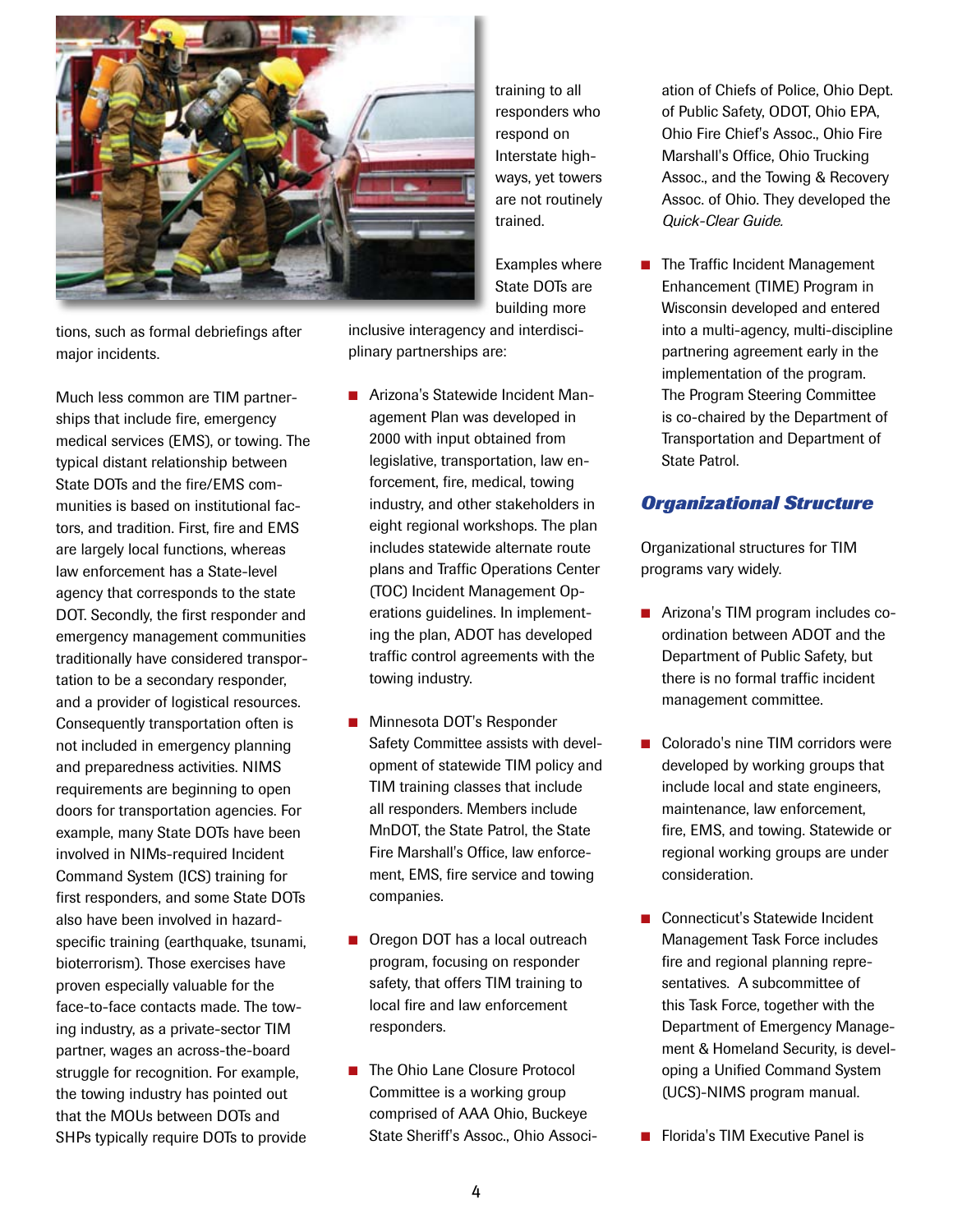comprised of DOT, FHP, and the Department of Environmental Protection. A formal process for this panel is being developed; it has operated informally for many years. The statewide TIM team is made up of members of local TIM teams. Local TIM teams implement programs.

- Maryland's Coordinated Highways Action Response Team (CHART) Board includes representatives from the Maryland State Highway Administration (SHA), the Maryland Transportation Authority, the Maryland State Police, the University of Maryland, and local government. The Chair is the chief engineer of the SHA.
- The Tennessee Department of Transportation (TDOT) Office of Incident Management coordinates traffic incident management, with direction from the Highway Incident Management Policy Committee, which includes representatives from the State's agencies for transportation, safety, commerce and insurance, and emergency management.
- The Wisconsin Department of Transportation leads the TIME Program in southeastern Wisconsin. The highlevel organizational structure for the TIME Program includes a Steering Committee (policy and direction), Freeway Incident Management (technical) Team, and several subregional committees and task forces.

### *TIM Programs*

There are very few formal statewide or regional traffic incident management programs, and those that exist are generally limited to a few very specific tactical and operational applications. Freeway Service Patrols are by far the

most common type of incident management activity or program conducted by State DOTs. The most common model is a State-operated service patrol, with the missions of helping motorists with minor vehicle problems, such as tire changes or gasoline, as well as providing traffic control at traffic incident scenes. Private sector freeway service patrol models also are emerging.

Ideally, DOT Traffic Management Center (TMC) assets are operationally coordinated with incident communications and management, so that changeable message signs, traffic signals, video cameras, and other technology can be used to assist with incident notification, scene traffic control and with motorist information and diversion.

- Maryland's CHART program is one of the more comprehensive statewide traffic incident management programs. Maryland's Statewide Operations Center (SOC) provides 24/7 statewide command & control. Satellite Traffic Operations Centers handle peak-period traffic. The CHART freeway service patrol reduced average incident duration by 23 percent in 2005. CHART assisted in 20,515 lane blockage incidents where average incident duration in 2005 was approximately 22 minutes, compared to 29 minutes for similar incidents responded to by other agencies. Using a traffic simulation program, analysts determined that MDOT TIM program reduced travel delay on major Maryland corridors by 38 million vehicle-hours in 2005.
- Florida DOT (FDOT) provides Road Rangers service patrol on all Interstates. In 2005, the overall benefit/cost ratio for the Florida Road Ranger program was 26:1. FDOT's

photogrammetry program helps the Florida Highway Patrol automate crash investigation. The Florida Turnpike provides a combination of financial incentives for quick clearance, and pricing disincentives for slow performance, to improve tower performance and reduce clearance times. On a 320-mile-long turnpike in Florida where this approach is in place, average clearance time to achieve all lanes open is 56 minutes.

- The City of Houston's SAFEclear program, implemented in 2005, is a private sector freeway service patrol model. Qualified towing companies contract with the City to be responsible for responding within an average of 6 minutes to incidents on a designated section of the state-owned freeways in the Houston metro area. In order to meet the required response times, the tow companies continually patrol the freeways. The towing companies are charged with rapidly removing disabled or crashed vehicles from the highway lanes or the shoulders to a location off the freeway. The private sector arrangement dramatically enhances the previous Motorists Assistance Program (MAP) coordinated by the Transtar Transportation Management Center. Where MAP used 9 trucks to provide services, the private sector fields about 60 tow trucks to patrol the 190 miles of freeway in Houston.
- San Antonio's TransGuide ITS system combines a communications network, CCTV, and loop detectors to improve incident detection. In the first year of deployment, Trans-Guide reduced incident response times by 20 percent.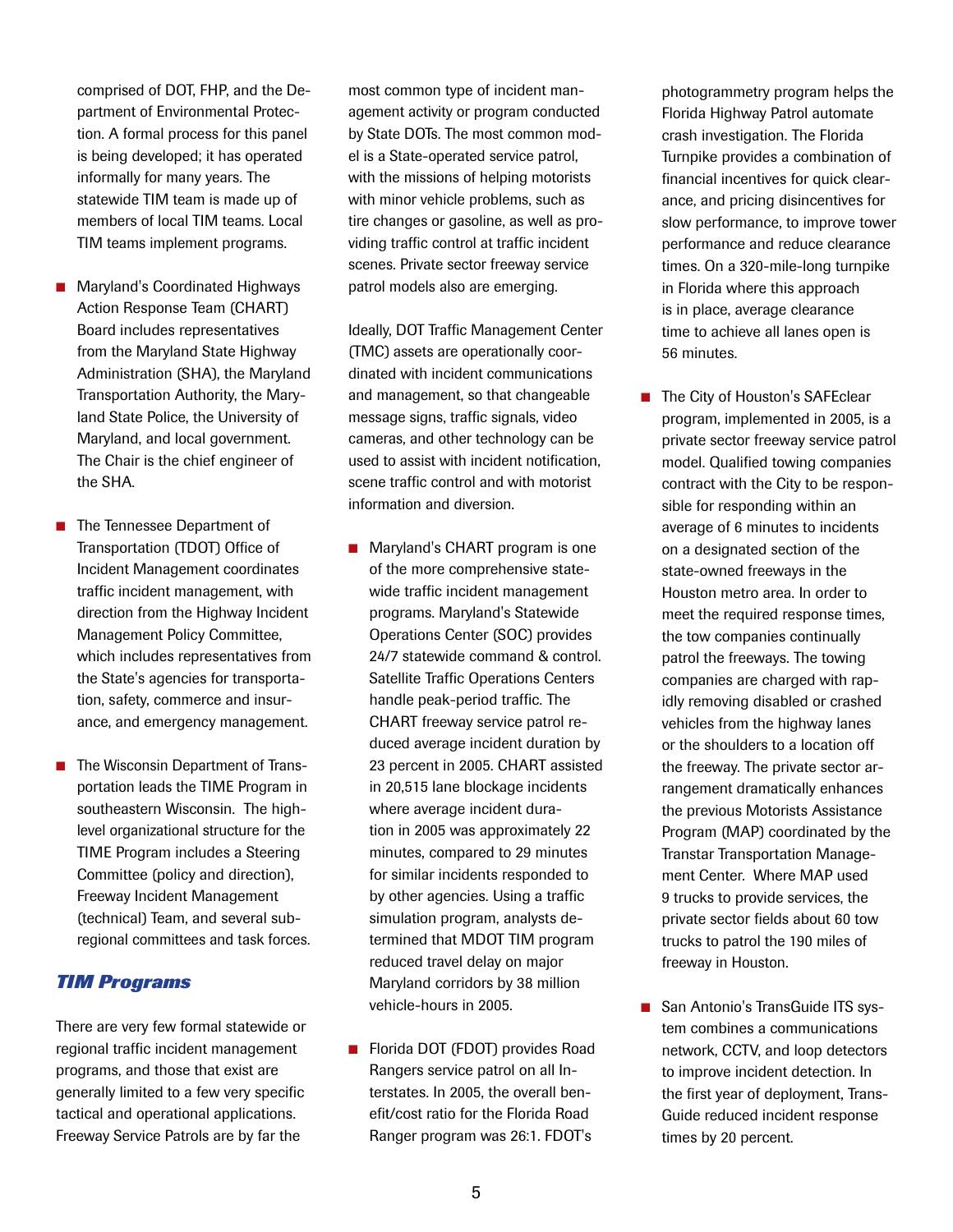$\blacksquare$  In Wisconsin, efforts are currently underway to establish templates, standards, and consistency for statewide alternate route plans, freeway service patrols, crash reconstruction tools, on-scene traffic control guidelines, evacuation planning, education/training, and several other TIM-related tools and tactics. This is being accomplished in-part by leveraging the successes from the individual regions in the State.

#### *Chain of Command and Reporting Channels*

Strong and stable public programs require accountability. Personnel must be responsible for reporting performance results up a chain of command. Except where reporting of performance measures is required, DOTs generally do not have established chains of command and reporting channels for traffic incident management functions. Whereas law enforcement and fire agencies have centralized command and control, DOTs typically are decentralized. As a result, chain of command and reporting requirements for traffic incident management functions vary widely. As previously noted, most States do not have separate traffic incident management programs. Instead, traffic incident management functions are conducted by DOT personnel who are housed in maintenance, traffic, and ITS sections. Typically, field operations are conducted by maintenance personnel as a secondary function, and the ITS and traffic control personnel handle communications functions at the TMCs. Further, most States treat transportation emergency and disaster management as a different activity from major traffic incident management in organizational and reporting terms, although within the DOT these activities are most often carried out by the same people at the field operational level.

The NIMS planning framework provides an opportunity to identify a formal DOT chain of incident command, and reporting requirements.

#### *Budget*

In order to build stronger traffic incident management programs, TIM responder agencies need dedicated resources. Gaining resources within DOTs is especially difficult for traffic incident management, because incident management functions generally are secondary personnel duties, and spread across so many departments within a DOT. It can be very difficult to isolate how much money currently is being spent on traffic incident management personnel and equipment, agency-wide, which impedes the ability to make a solid argument for spending more.

Freeway service patrols are again the exception. Dedicated vehicles and staff may be line-item budget items, and States may track the number and duration of incidents that their personnel respond to.

While ITS is an important element of effective traffic incident management, the ITS budget typically is not integrated with traffic incident management budgets. Many States have developed Intelligent Transportation System (ITS) plans in order to qualify for federal ITS funds. These plans generally list equipment that the DOT hopes to acquire during various time frames should funds become available. However, these plans generally are not put within a strategic functional framework and are not consolidated as programs with separate line item budgets and business plans, so program status is difficult to track.

#### *Summary*

This paper has introduced the building blocks of the institutional framework for traffic incident management programs—Plans and Policies; Interagency and Interdisciplinary Relationships; Organizational Structure, Formalized TIM Programs; Chain of Command and Reporting Channels; and Budget. We have highlighted some examples of strategies various States are using. The table on the following pages presents additional information on current state DOT practices. While these organizational elements are very important to building stronger, more stable TIM Programs, in the end a culture change is required. Only when all of the responder disciplines train their professionals, from the outset, to operate in a multidisciplinary context; to follow coordinated procedures; and to address common goals for safe, quick clearance of roadway incidents will TIM programs become completely embedded in the fabric of public safety and transportation operations.

## Technical Contributors & Reviewers

Steve Cyra *HNTB / Institute of Transportation Engineers*

David Helman *Federal Highway Administration*

Pat Noyes *Pat Noyes and Associates*

Paul Sullivan Federal Highway Administration

> **Editor** Karen Haas *Manifest Inc.*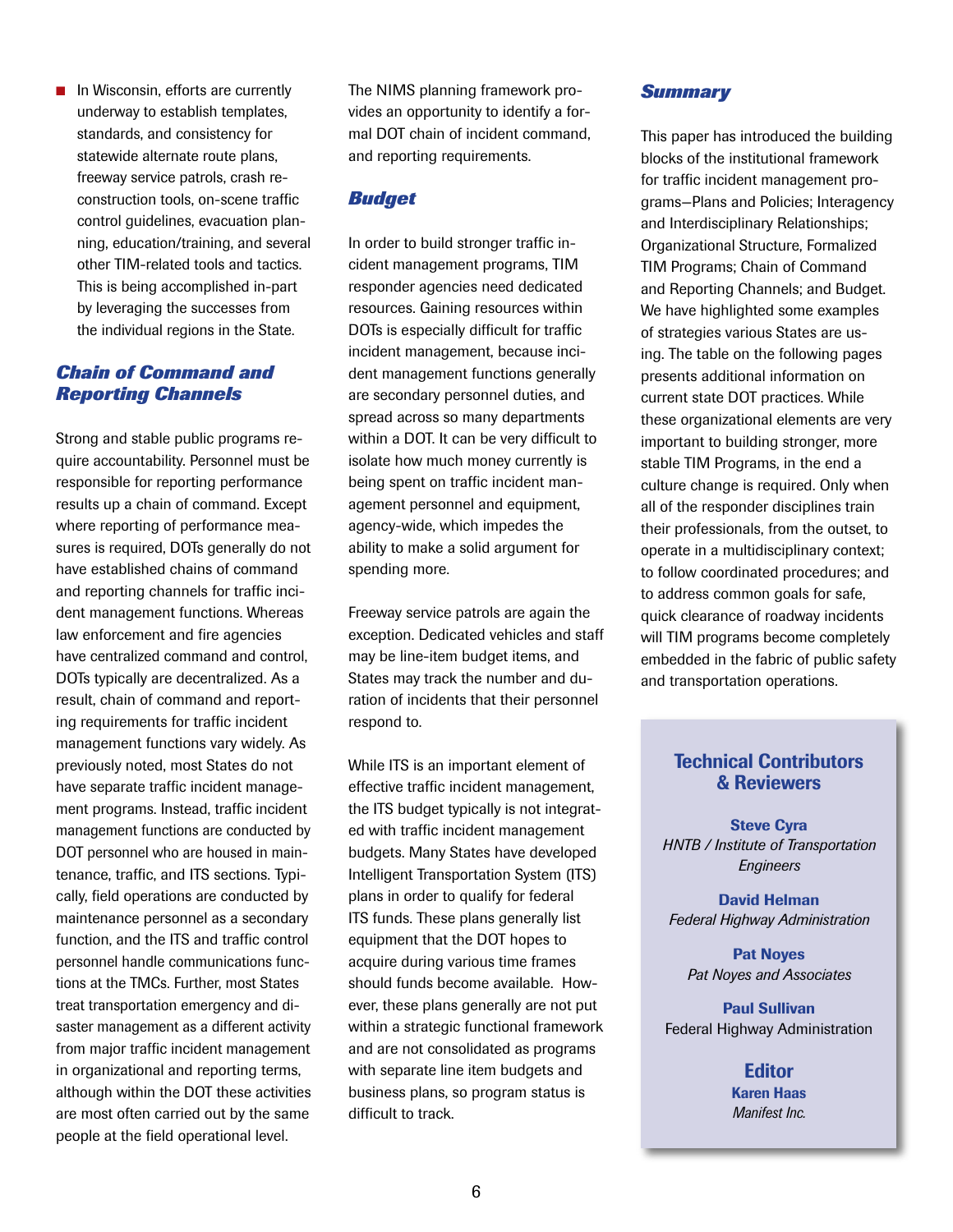| & Policies<br><b>IM Plans</b>              | Management Operations<br>2000 Statewide Incident<br>- Statewide alternate<br>Management Plan<br>$-TOC$ Incident<br>route plans<br>Guidelines<br>Arizona                                                                                                                                 | for quick clearance of fatal<br>Caltrans and CHP working<br>w/ performance measures<br>Proposed legislation to ID<br>L.A. County has protocols<br>Caltrans maintenance as<br>the way - reduce delay"<br>that are tracked and re-<br>incidents; trying to take<br>California." Mobility and<br>on promoting the "clear<br>reliability are key goals,<br>Caltrans and CHP from<br>proves mobility across<br>State Quick Clearance<br>Mission: "Caltrans im-<br>Move It law exempts<br>ported quarterly.<br>first responders.<br>legislation.<br>campaign.<br>statewide.<br>liability.<br><b>California</b> | CDOT developed statewide<br>Response Procedures is the<br>Traffic Incident Management<br>operational manual for nine<br>corridor-level TIM programs.<br><b>Guidelines for Developing</b><br>Plans for Work Zones.<br><b>TMC</b> Traffic Incident<br>Colorado |
|--------------------------------------------|-----------------------------------------------------------------------------------------------------------------------------------------------------------------------------------------------------------------------------------------------------------------------------------------|----------------------------------------------------------------------------------------------------------------------------------------------------------------------------------------------------------------------------------------------------------------------------------------------------------------------------------------------------------------------------------------------------------------------------------------------------------------------------------------------------------------------------------------------------------------------------------------------------------|--------------------------------------------------------------------------------------------------------------------------------------------------------------------------------------------------------------------------------------------------------------|
|                                            |                                                                                                                                                                                                                                                                                         |                                                                                                                                                                                                                                                                                                                                                                                                                                                                                                                                                                                                          |                                                                                                                                                                                                                                                              |
| <b>Relationships</b><br>Interagency        | agreements between the<br>Plan developed by ADOT<br>& ADOT.<br>in 8 regional workshops,<br>w/input from legislative,<br>others. Implementation<br>includes traffic control<br>$\overline{\phantom{a}}$<br>medical, towing &<br>enforcement, fire,<br>towing industry<br>transportation, | Caltrans and CHP have<br>regular meetings on<br>improving incident<br>management                                                                                                                                                                                                                                                                                                                                                                                                                                                                                                                         | management programs<br>emergency responders,<br>that meet the needs of<br>the contractor, CDOT,<br>assist in developing<br>Intent of Guidelines<br>and the motoring<br>document is to<br>public.                                                             |
| <b>Organizational</b><br><b>Structure</b>  | Coordination w/ ADOT and<br>Dept. of Public Safety but<br>no formal traffic incident<br>management committee.                                                                                                                                                                           |                                                                                                                                                                                                                                                                                                                                                                                                                                                                                                                                                                                                          | Statewide or regional working<br>developed by working groups<br>engineers, maintenance, law<br>groups under consideration.<br>enforcement, fire, EMS, and<br>that include local and state<br>Nine TIM corridors were<br>towing.                              |
| <b>Programs</b><br>$\overline{\mathbf{H}}$ |                                                                                                                                                                                                                                                                                         | Management<br>Pay incentive<br>agency using<br>Teams (TMT)<br>service patro<br>is contracted<br>regions, 425<br>provides. 13<br>out by MPO<br>in 2004-05.<br>companies<br>responded<br>funds DOT<br>clearance.<br>matching<br>to towing<br>incidents<br>for quick<br>vehicles.<br>Caltrans<br>Freeway<br>to 2,415<br>or local<br>Traffic                                                                                                                                                                                                                                                                 | TIM programs<br>coordinates.<br>CDOT TMC<br>by corridor.<br>have been<br>developed                                                                                                                                                                           |
| <b>Staffing &amp;</b><br><b>Training</b>   | responders.<br>training for<br>HAZMAT<br>ICS and                                                                                                                                                                                                                                        | (converting to<br>statewide and<br>of equipment.<br>management<br>and in SEMS<br>50-60 pieces<br>CMS trailers,<br>and full-time<br>has 91 CMS<br>trailers, 169<br>supervisors<br>responders<br>for incident<br>are trained<br>trucks, 70<br>Statewide<br>personnel<br>part-time<br>Caltrans<br>17 HAR<br>All field<br>NIMS).<br>30 TMT<br>as first<br>people                                                                                                                                                                                                                                             | TIM training.<br>State offers                                                                                                                                                                                                                                |
| <b>Performance</b><br>Goals                |                                                                                                                                                                                                                                                                                         | endorsed, but it<br>time. (CHP has<br>is not a priority<br>commanders.)<br>for CHP field<br>90 minute<br>clearance<br>average                                                                                                                                                                                                                                                                                                                                                                                                                                                                            |                                                                                                                                                                                                                                                              |
| Reporting<br>Channels                      |                                                                                                                                                                                                                                                                                         | incident status<br>and personnel<br>from Caltrans<br>Maintenance<br>maintenance<br>level. District<br>report major<br>coordinates<br><b>TMT</b> equip<br>operations<br>and traffic<br>managers<br>incidents<br>at district<br>divisions.<br>to HQ.                                                                                                                                                                                                                                                                                                                                                       |                                                                                                                                                                                                                                                              |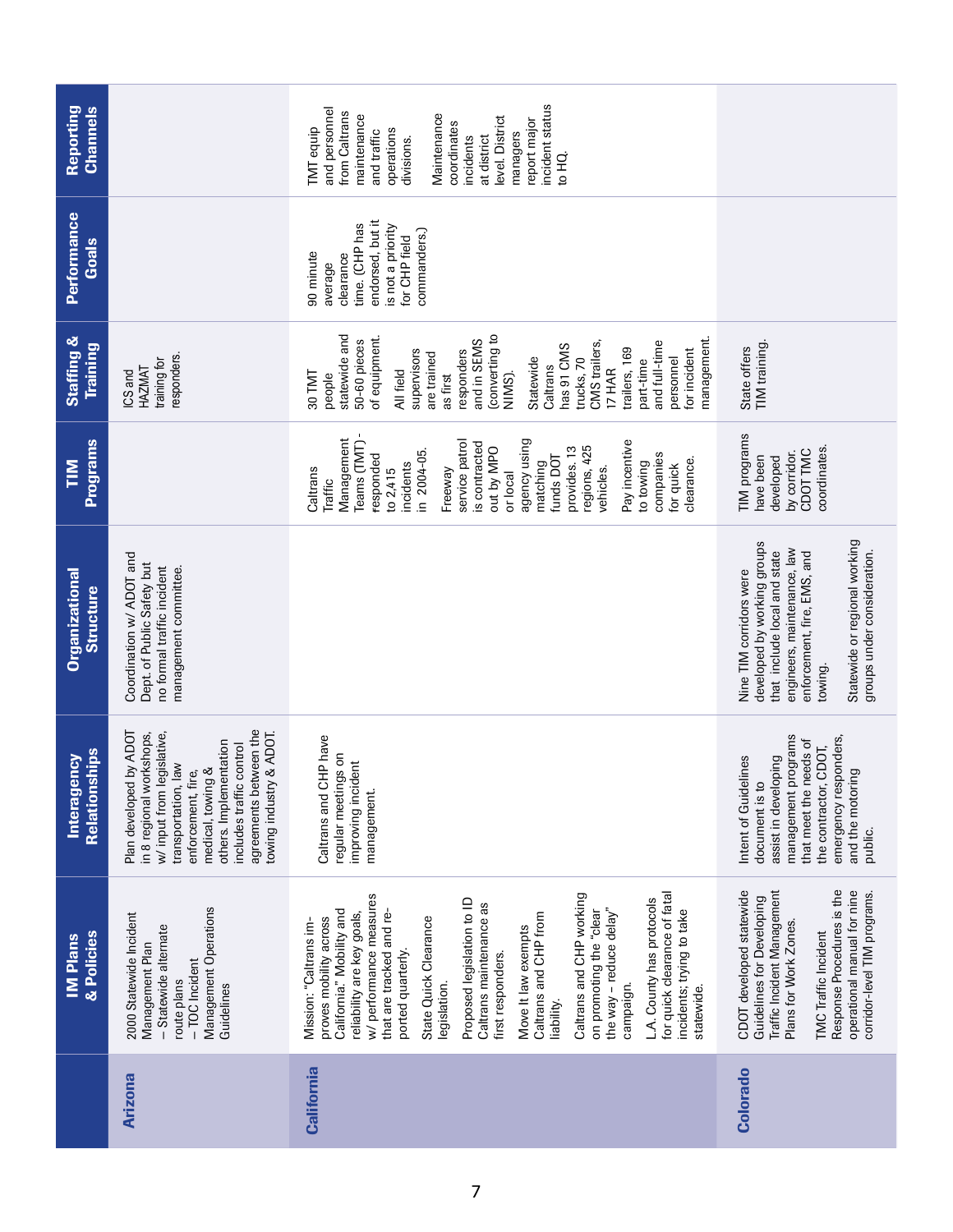| Reporting<br><b>Channels</b>       |                                                                                                                                                                                                                                                |                                                                                                                                                                                                                                                                                                                                                                                             | Maintenance<br>age incident<br>Section has<br>authority to<br>throughout<br>the depart-<br>coordinate<br>and man-<br>response<br>ment.                                                                                                                                                                                                                           |
|------------------------------------|------------------------------------------------------------------------------------------------------------------------------------------------------------------------------------------------------------------------------------------------|---------------------------------------------------------------------------------------------------------------------------------------------------------------------------------------------------------------------------------------------------------------------------------------------------------------------------------------------------------------------------------------------|------------------------------------------------------------------------------------------------------------------------------------------------------------------------------------------------------------------------------------------------------------------------------------------------------------------------------------------------------------------|
| <b>Performance</b><br>Goals        |                                                                                                                                                                                                                                                |                                                                                                                                                                                                                                                                                                                                                                                             | strategic planning<br>Currently working<br>& perf. measures.<br>on development<br>for hwy system<br>measurements<br>ture mandates<br>State legisla-<br>of new perf.<br>operations.                                                                                                                                                                               |
| Staffing &<br><b>Training</b>      |                                                                                                                                                                                                                                                |                                                                                                                                                                                                                                                                                                                                                                                             | Section staffs<br>Maintenance<br>sponse, and<br>incident re-<br>are trained<br>in incident<br>response.                                                                                                                                                                                                                                                          |
| <b>Programs</b><br>E               |                                                                                                                                                                                                                                                | FDOT provides<br>program helps<br>FHP automate<br>Road Rangers<br>gation. (RISC)<br>states and on<br>Petersburg to<br>service patrol<br>crash investi-<br>FDOT photo-<br>-75 from St.<br>pays towers<br>on all Inter-<br>program on<br>grammetry<br>the Florida<br>clearance.<br>incentive<br>for quick<br>Turnpike<br>Naples.                                                              | freeway ser-<br>vice patrol.<br>Boise area                                                                                                                                                                                                                                                                                                                       |
| <b>Organizational</b><br>Structure | planning reps. Subcmtee of<br>of Emergency Management<br>developing the UCS-NIMS<br>the Task Force & the Dept.<br>includes fire and regional<br>& Homeland Security are<br>Management Task Force<br>2003 Statewide Incident<br>program manual. | Statewide TIM team is made<br>(has been informal for many<br>Local TIM teams implement<br>up of members of local TIM<br>Executive Panel comprised<br>Incident Scene Clearance<br>Environmental Protection.<br>panel is being developed<br>A formal process for this<br>programs, e.g. the Rapid<br>(RISC) program on the<br>of DOT, FHP, Dept. of<br>Florida Turnpike.<br>teams.<br>years). |                                                                                                                                                                                                                                                                                                                                                                  |
| Relationships<br>Interagency       |                                                                                                                                                                                                                                                | and the Highway Patrol<br>as a formal document.<br>executed by the DOT<br>Open Roads Policy                                                                                                                                                                                                                                                                                                 | Co-located dispatching<br>in some<br>tive plan. Counties can<br>Emergency transporta-<br>state emergency plan,<br>the Governors' execu-<br>and adopted through<br>reflect it in their pro-<br>tion plan is annex to<br>grams and plans.<br>w/ state police<br>locations.                                                                                         |
| & Policies<br><b>IM Plans</b>      | developed in 2004 is under<br>review by state agencies.<br>Management Policy<br>Statewide Incident                                                                                                                                             | FDOT Statewide TIM team<br>writing strategic plan for<br>minutes of arrival of the<br>first responding officer.<br>policies and templates,<br>all incidents within 90<br>including legislative<br>Statewide TIM team<br>commits to clearing<br>Open Roads Policy<br>recommendations.<br>develops global<br>TIM.                                                                             | emergency plans, including<br>response plan, Idaho emer-<br>business resumption plans,<br>plan, hazmat plan, national<br>employee phone list. Also<br>an incident management<br>cedures, ER manual, and<br>Idaho DOT officials liter-<br>gency operations plans,<br>ally have a briefcase of<br>internal policies & pro-<br>State "Move It' law.<br>on Intranet. |
|                                    | <b>Connecticut</b>                                                                                                                                                                                                                             | <b>Florida</b>                                                                                                                                                                                                                                                                                                                                                                              | <b>Idaho</b>                                                                                                                                                                                                                                                                                                                                                     |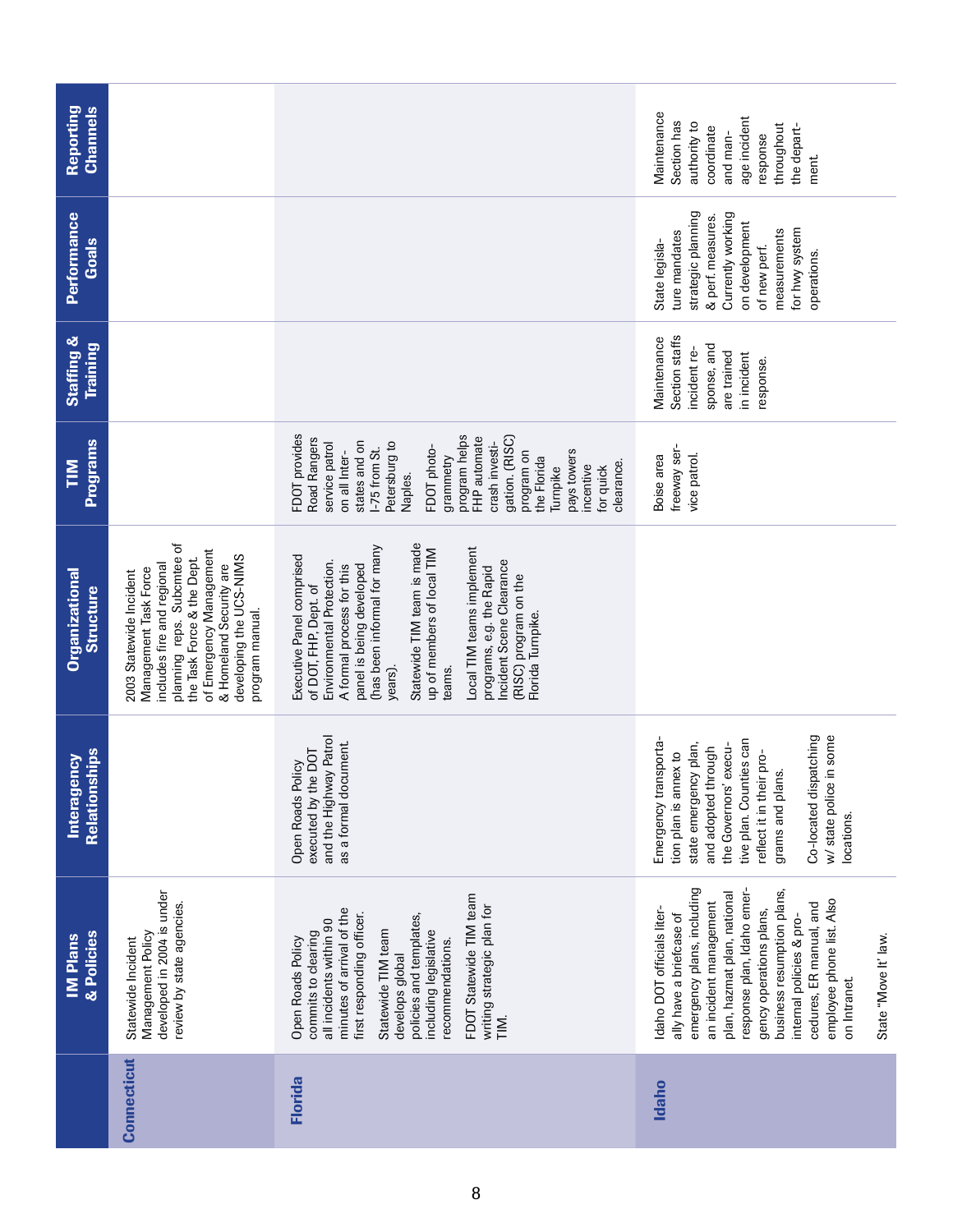| <b>Reporting</b><br><b>Channels</b>      |                                                                                                                                        |                                                                                                                                                                                          |                                                                                                                                                                     |                                                                                                                                                                           |
|------------------------------------------|----------------------------------------------------------------------------------------------------------------------------------------|------------------------------------------------------------------------------------------------------------------------------------------------------------------------------------------|---------------------------------------------------------------------------------------------------------------------------------------------------------------------|---------------------------------------------------------------------------------------------------------------------------------------------------------------------------|
| <b>Performance</b><br><b>Goals</b>       |                                                                                                                                        |                                                                                                                                                                                          |                                                                                                                                                                     |                                                                                                                                                                           |
| <b>Staffing &amp;</b><br><b>Training</b> |                                                                                                                                        |                                                                                                                                                                                          |                                                                                                                                                                     |                                                                                                                                                                           |
| <b>Programs</b><br>$\sum_{i=1}^{n}$      | Public info web<br>on travel times,<br>road closures,<br>real-time info<br>site includes<br>congestion,<br>video links.<br>and traffic |                                                                                                                                                                                          | Satellite TOCs<br>provides 24<br>X 7 statewide<br>Center (SOC)<br>handle peak-<br>period traffic.<br>Operations<br>command<br>Statewide<br>& control.               | Service Patrol.<br>Van Freeway<br>(30 units)<br>Courtesy                                                                                                                  |
| <b>Organizational</b><br>Structure       | Work group focuses<br>on traffic incident<br>management.                                                                               |                                                                                                                                                                                          | State Police, FHWA, Univ. of<br>MD and local gov't. Chair is<br>Transportation Auth., MD<br>reps from Md SHA, Md.<br>CHART Board includes<br>chief engineer of SHA. | metro areas have working<br><b>Grand Rapids and Detroit</b><br>groups on TIM.                                                                                             |
| <b>Relationships</b><br>Interagency      | 3 state DOTs, 16 counties,<br>numerous local agencies<br>& FWHA                                                                        | Kentucky Transportation<br>Kentucky Emergency<br>FHWA<br>& Lexington-Fayette<br>$Gov't$ .<br>Plan developed for<br>from State Police,<br>Cabinet w/ input<br>Management,<br>Urban County |                                                                                                                                                                     | transportation-oriented.<br>Detroit's TIM working<br>disciplinary. Grand<br>group is multi-<br>Rapids is more                                                             |
| & Policies<br><b>IM Plans</b>            | Gary-Chicago-Milwaukee<br>Intelligent Transportation<br>System (ITS) Priority<br>Corridor                                              | implementation timeline).<br>strategies (prioritized w/<br>Incident Management:<br>objectives & 49 action<br>2005 State Strategic<br>Plan for Highway<br>mission, goals,                 |                                                                                                                                                                     | Over) legislation is being<br>have been developed by<br>local offices or local law<br>"Steer It Clear" (Move<br>promoted statewide.<br>Regional TIM plans<br>enforcement. |
|                                          | <b>Illinois</b>                                                                                                                        | Kentucky                                                                                                                                                                                 | Maryland                                                                                                                                                            | Michigan                                                                                                                                                                  |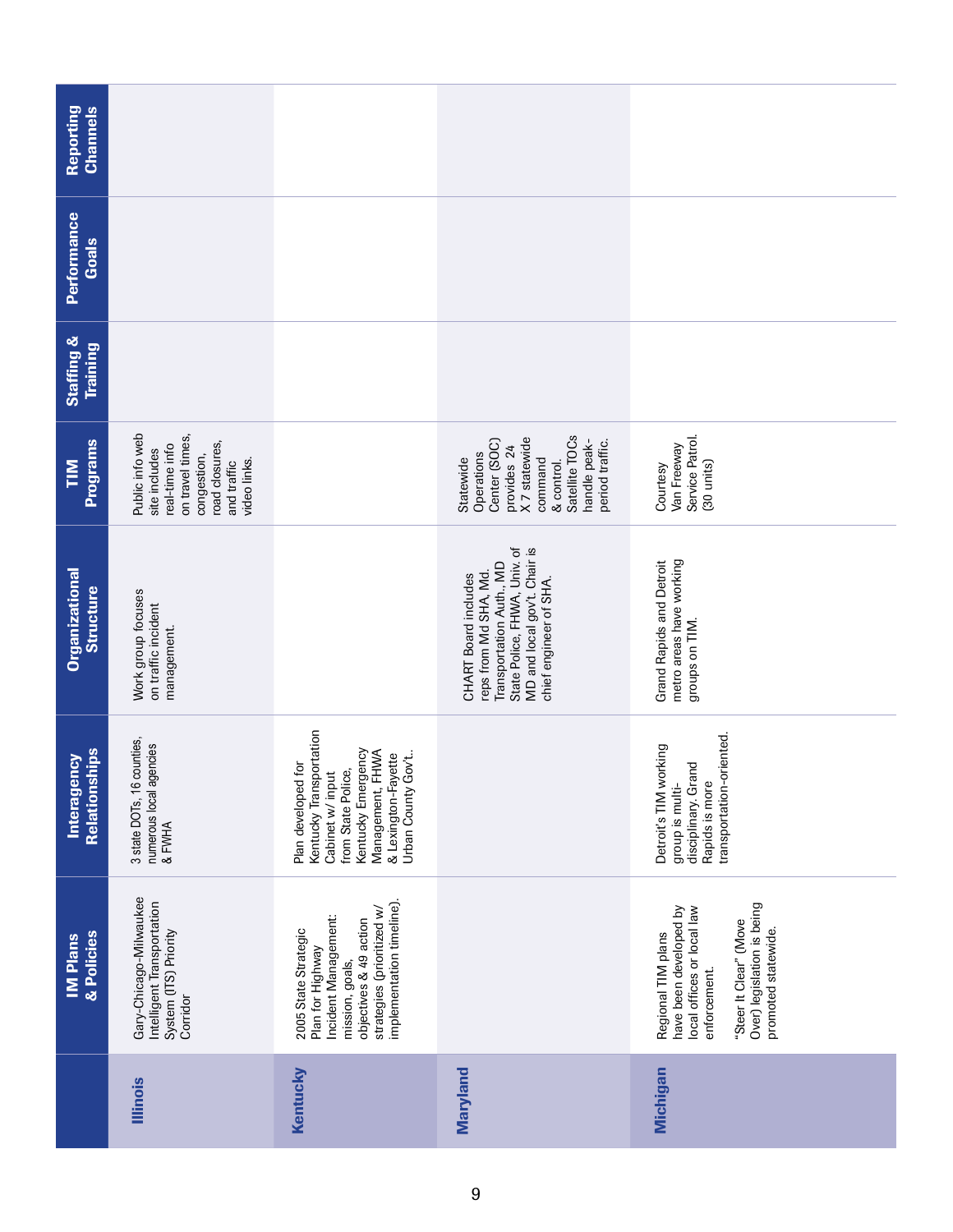| Reporting<br><b>Channels</b>              |                                                                                                                                                                                                                                                                                                                                                                                                                                                                                                                                                                                                                                                                                                                                                                                   |                                                                                                                                                                                                                                                                                                                                                                                                       |
|-------------------------------------------|-----------------------------------------------------------------------------------------------------------------------------------------------------------------------------------------------------------------------------------------------------------------------------------------------------------------------------------------------------------------------------------------------------------------------------------------------------------------------------------------------------------------------------------------------------------------------------------------------------------------------------------------------------------------------------------------------------------------------------------------------------------------------------------|-------------------------------------------------------------------------------------------------------------------------------------------------------------------------------------------------------------------------------------------------------------------------------------------------------------------------------------------------------------------------------------------------------|
| <b>Performance</b><br>Goals               |                                                                                                                                                                                                                                                                                                                                                                                                                                                                                                                                                                                                                                                                                                                                                                                   |                                                                                                                                                                                                                                                                                                                                                                                                       |
| Staffing &<br><b>Training</b>             | management<br>course for all<br>responders.<br>emergency<br>incident<br>training<br><b>MnDOT</b>                                                                                                                                                                                                                                                                                                                                                                                                                                                                                                                                                                                                                                                                                  |                                                                                                                                                                                                                                                                                                                                                                                                       |
| <b>Programs</b><br>$\sum_{i=1}^{n}$       | Service Patrol.<br>Current TIM<br>Metro Area.<br>focuses on<br><b>Twin Cities</b><br>program<br>Includes<br>Freeway                                                                                                                                                                                                                                                                                                                                                                                                                                                                                                                                                                                                                                                               |                                                                                                                                                                                                                                                                                                                                                                                                       |
| <b>Organizational</b><br><b>Structure</b> | Responder Safety Committee<br>Coordination Team, (IMCT)<br>Two incident management<br>assists w/ development of<br>committees in Twin Cities<br>statewide TIM policy and<br>a working group. Primary<br>Committee (IMSC) and<br>and develop new ideas<br>Management Steering<br>Incident Management<br>debrief major incident<br>purpose of IMCT is to<br>developed guidelines<br>Metro Area: Incident<br>management. IMCT<br>to improve incident<br>training class.<br>document.                                                                                                                                                                                                                                                                                                 | Ohio, Buckeye State Sheriff's<br>Office, Ohio Trucking Assoc.,<br>Assoc., Ohio Fire Marshall's<br>and the Towing & Recovery<br>Ohio Lane Closure Protocol<br>Chiefs of Police, Ohio Dept.<br>Ohio EPA, Ohio Fire Chief's<br>Assoc., Ohio Association of<br>developed the Quick-Clear<br>group comprised of AAA<br>Committee is a working<br>of Public Safety, ODOT,<br>Assoc. of Ohio. They<br>guide. |
| Relationships<br>Interagency              | Engineer, MN State Fire<br>group (IMCT) includes<br>and MSP. The working<br>Freeway Service Patrol<br>State Patrol, State Fire<br>Fire, EMS, and private<br>MnDOT Maintenance,<br>Marshall, & MN State<br>Patrol have signed off<br>Marshall's Office, law<br>on Emergency Traffic<br>MnDOT State Traffic<br>policy body includes<br>fire service & towing<br>Drivers, State Patrol,<br>Metro Maintenance,<br>Committee includes<br>companies serve on<br>Operations, MnDOT<br>reps from Mn/DOT,<br>enforcement, EMS,<br>Control Equipment<br>:owing companies.<br>Responder Safety<br>Responder Safety<br>Twin Cities IMSC<br>MnDOT Traffic<br>Committee.<br>Guidelines.                                                                                                         |                                                                                                                                                                                                                                                                                                                                                                                                       |
| & Policies<br><b>IM Plans</b>             | dents. (MnDOT document)<br>Recommended Operations<br>proposal to allow Freeway<br>eral traffic control require<br>Clearance legislation and<br>agement and Emergency<br>roles and responsibilities<br>TIM under development,<br>Traffic Control Equipment<br>Guidelines outlines gen-<br>ments for highway inci-<br>Highway Incident Man-<br>at incident scenes, and<br>provides guidelines for<br>Guidelines defines the<br>Operations Guidelines.<br>incident response and<br>Incident Management<br>Metro Recommended<br>Twin Cities IMSC has<br>developed legislative<br>of different agencies<br>based on Twin Cities<br>Service Patrol to tow<br>abandoned vehicles.<br>proposals for Quick<br>Statewide policy on<br>Cities Metro IMCT:<br>Developed by Twin<br>clearance. | reducing incident duration,<br>traffic control at incident<br>crashes and increasing<br>2003 Ohio Quick-Clear<br>provides guidance on<br>responder safety, and<br>Best Practices Guide<br>reducing secondary<br>scenes.                                                                                                                                                                               |
|                                           | <b>Minnesota</b>                                                                                                                                                                                                                                                                                                                                                                                                                                                                                                                                                                                                                                                                                                                                                                  | Ohio                                                                                                                                                                                                                                                                                                                                                                                                  |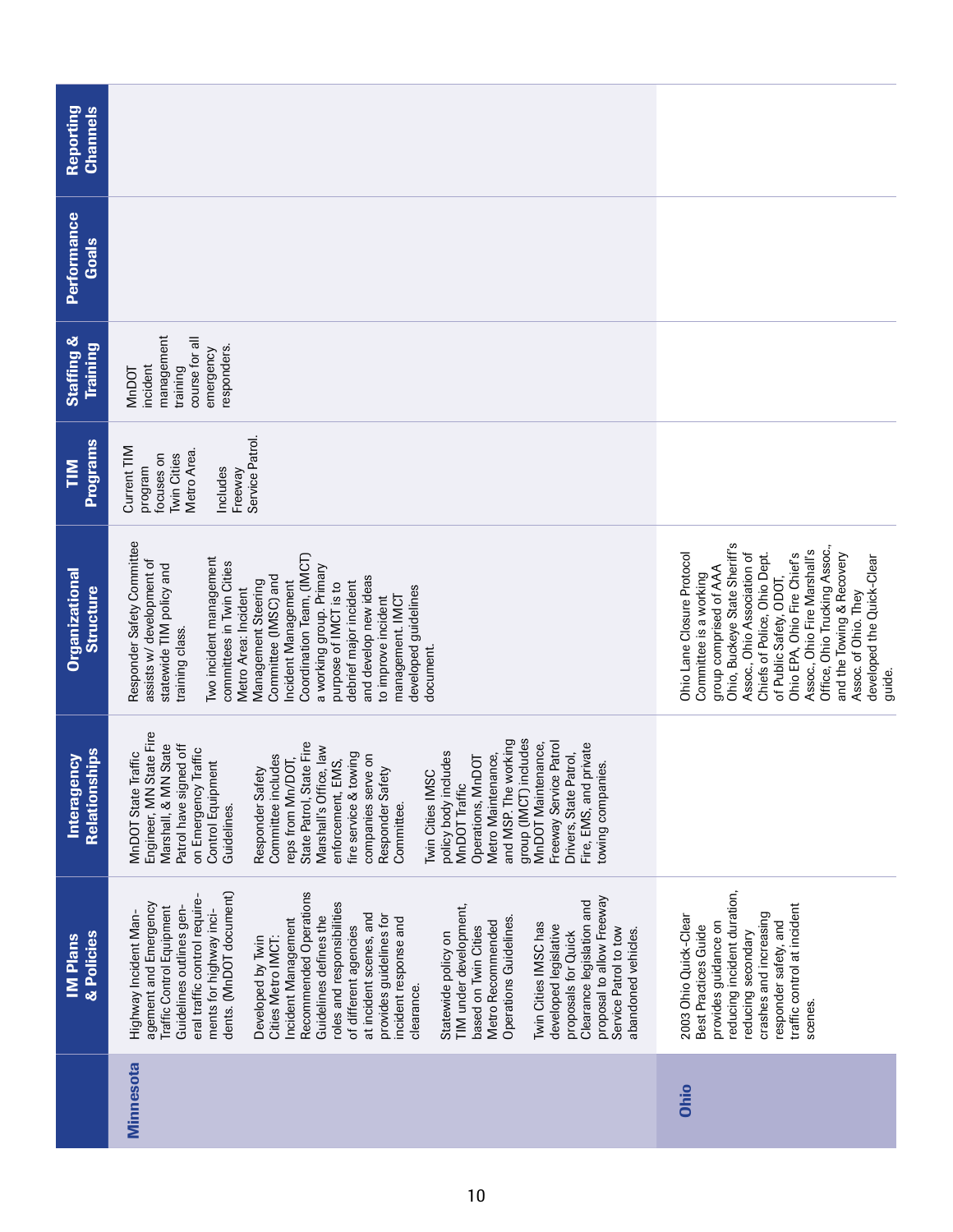| Reporting<br><b>Channels</b>              | gency Response<br>emergency inci-<br>team uses data<br>to track level of<br>ment CAD sys-<br>the number of<br>dents and who<br>incidents. DOT<br>data on traffic<br>Oregon Emer-<br>Council keeps<br>Maintenance<br>tem captures<br>Law enforce-<br>was involved.<br>statistics on<br>service.                                                                                                                                                                | incidents and<br>service patrol<br>on statewide<br>for reporting<br>responsible<br>Regions<br>activity.                                                                                                                                                     | <b>UDOT</b> Strategic<br>the "Final Four"<br>Better," one of<br>reported as a<br>System Work<br>performance<br>measure for<br>"Make the<br>Clearance<br>times are<br>Goals. |
|-------------------------------------------|---------------------------------------------------------------------------------------------------------------------------------------------------------------------------------------------------------------------------------------------------------------------------------------------------------------------------------------------------------------------------------------------------------------------------------------------------------------|-------------------------------------------------------------------------------------------------------------------------------------------------------------------------------------------------------------------------------------------------------------|-----------------------------------------------------------------------------------------------------------------------------------------------------------------------------|
| <b>Performance</b><br>Goals               | None                                                                                                                                                                                                                                                                                                                                                                                                                                                          |                                                                                                                                                                                                                                                             | severity: fender<br>time based on<br>bender, injury,<br>clearance<br>30, 60, 90<br>fatality.                                                                                |
| <b>Staffing &amp;</b><br><b>Training</b>  | 1000 highway<br>teams devoted<br>management<br>maintenance<br>DOT employ-<br>center since<br>sidered first<br>Shortage of<br>state patrol.<br>ees all con-<br>responders.<br>to incident<br>operations<br>Also have<br>response.<br>corridor<br>24X7 in<br>1996.                                                                                                                                                                                              | Have Incident<br>Management<br>4 regions ea.<br>Coordinator.                                                                                                                                                                                                | responders.<br>12 fulltime<br>hours plus<br>overnight.<br>available<br>Daytime<br>incident<br>on call                                                                       |
| <b>Programs</b><br>$\overline{\Xi}$       | Statewide TOC<br>CAD system.<br>and 3 others<br>integrate w/<br>State Patrol<br>in Portland                                                                                                                                                                                                                                                                                                                                                                   |                                                                                                                                                                                                                                                             | by State High-<br>service patrol<br>dispatchers.<br>Dispatched<br>vehicles, in<br>metro area.<br>12 freeway<br>way Patrol<br>Salt Lake                                      |
| <b>Organizational</b><br><b>Structure</b> | Emergency Operations Plan,<br>which was promulgated by<br>ODOT committee wrote<br>the Director.                                                                                                                                                                                                                                                                                                                                                               | w/ direction from Highway<br>Management coordinates,<br>Includes State Depts. of<br>Commerce & Insurance,<br><b>TDOT Office of Incident</b><br>Incident Management<br>Transportation, Safety,<br>Management Agency.<br>Policy Committee.<br>& the Emergency | Programmatic oversight<br>Day to day oversight by<br>Region Traffic Engineer.<br>by Traffic Management<br>Division                                                          |
| Relationships<br>Interagency              | developing training for<br>Outreach program for<br>state patrol, including<br>emergency response<br>partners, focusing on<br>TMC co-location and<br>integrated dispatch.<br>responder safety.<br>Partnership with                                                                                                                                                                                                                                             | & other public & private<br>Plan adopted by TDOT,<br>Management Agency,<br>Safety,<br>Tenn. Emergency<br>Tenn. Dept of<br>sector orgs.                                                                                                                      | co-location with patrol<br>I. TOC<br>Partners with Utah<br>Highway Patrol<br>dispatchers.                                                                                   |
| & Policies<br><b>IM Plans</b>             | business continuity plan. It<br>Operations Planning: State<br>is based on FEMA's Guide<br>for All-Hazard Emergency<br>Includes all statutes and<br>and Local Guide (State<br>authorities, copies of all<br>hazards, and includes a<br>Emergency Operations<br>Plan is multi-modal, all<br>distribution document.<br>transportation system.<br>Emergency Response<br>and Local Guide 101)<br>agreements, and info<br>This is a controlled<br>on hazards on the | for Highway Incident<br>2003 Strategic Plan<br>Management                                                                                                                                                                                                   | Operations Manual update<br>completed October 2005.                                                                                                                         |
|                                           | Oregon                                                                                                                                                                                                                                                                                                                                                                                                                                                        | Tennessee                                                                                                                                                                                                                                                   | <b>Utah</b>                                                                                                                                                                 |